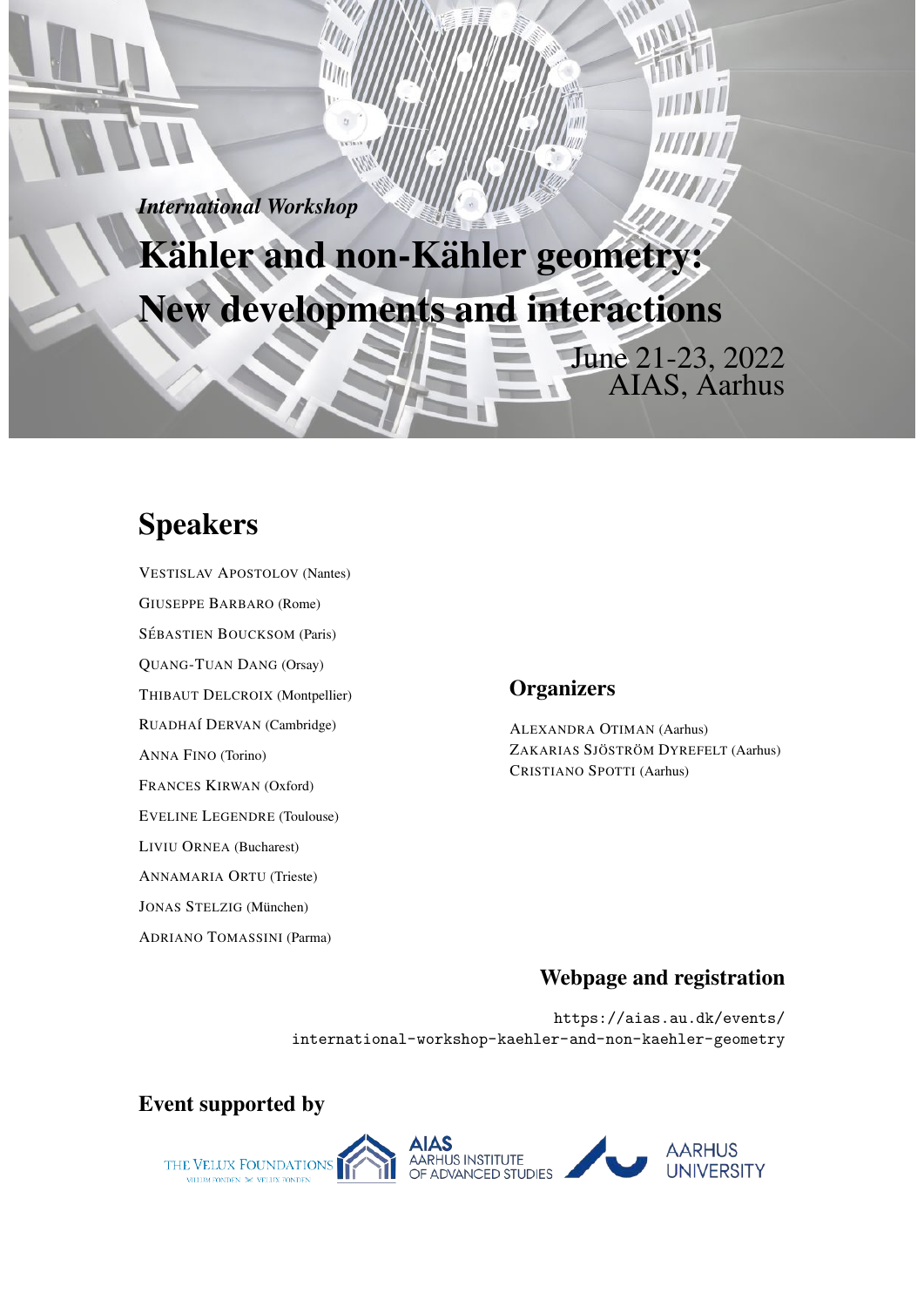# Schedule

### Tuesday, June 21

9.00-9.30: Arrival/Registration in the AIAS hall

9.30-10.30: Vestislav Apostolov A Calabi type problem in generalized Kähler geometry

10:30-11.00: Coffee break

11.00-12.00: Jonas Stelzig On linear relations between cohomological invariants of compact complex manifolds

12.00-14.00: Lunch

14.00-15.00: Ruadha´ı Dervan Extremal Kähler metrics on blowups

15.00-15.40: Giuseppe Barbaro Second-Chern-Einstein metrics on 4-dimensional almost-Hermitian manifolds

15.40-16.10: Coffee break

16.10-17.00: Eveline Legendre K-stability and weighted K-stability for Sasaki manifolds and Kähler cones

## Wednesday, June 22

9:30-10:30: Sébastien Boucksom Non-Archimedean pluripotential theory: a survey

10:30-10.50: Coffee break

10.50-11.30: Annamaria Ortu Special Kähler metrics on fibrations

11.30-12.30: Anna Fino Special Hermitian metrics and suspensions

12.30: Picture+Lunch

Free afternoon

18.30: Social dinner at Restaurant "Havnaer" Aarhus Ø (https://www.havnaer.dk/)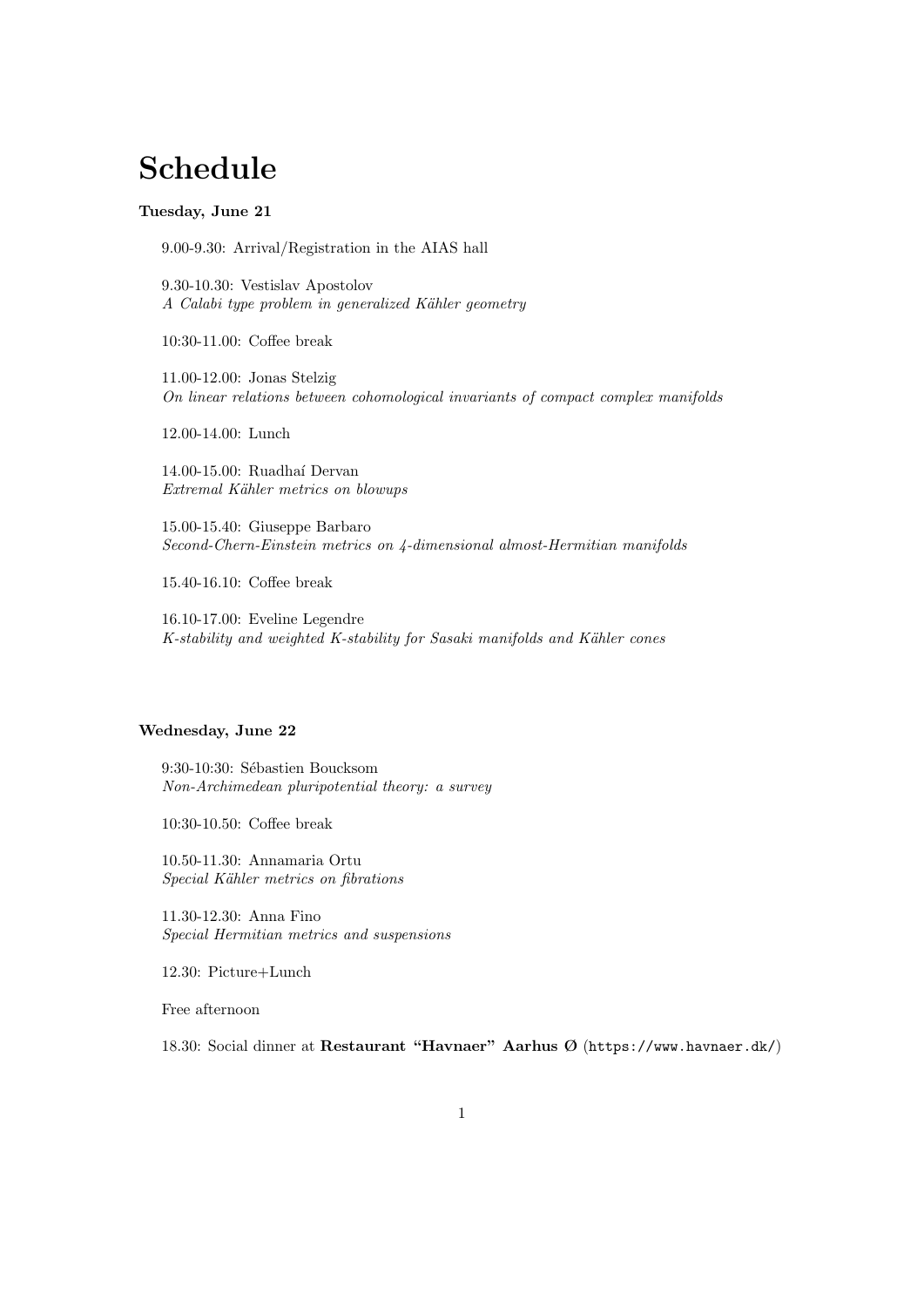# Thursday, June 23

9.30-10.30: Liviu Ornea A Calabi-Yau theorem for Vaisman manifolds

10:30-11.00: Coffee break

11.00-12.00: Thibaut Delcroix Effective conditions of existence of extremal Kähler metrics

12.00-14.00: Lunch

14.00-15.00: Frances Kirwan Moment maps for non-reductive group actions

15.00-15.40: Quan-Tuan Dang Kähler-Einstein metrics on log canonical varieties of general type

15.40-16.10: Coffee break

16.10-17.00: Adriano Tomassini On cohomological and metric properties of almost complex manifolds

\*All talks will take place in the AIAS Auditorium (first floor) \*\*All talks are 50 minutes + questions or 30 minutes + questions (short talks)  $\rm***$  The lunches will be served in the main hall of AIAS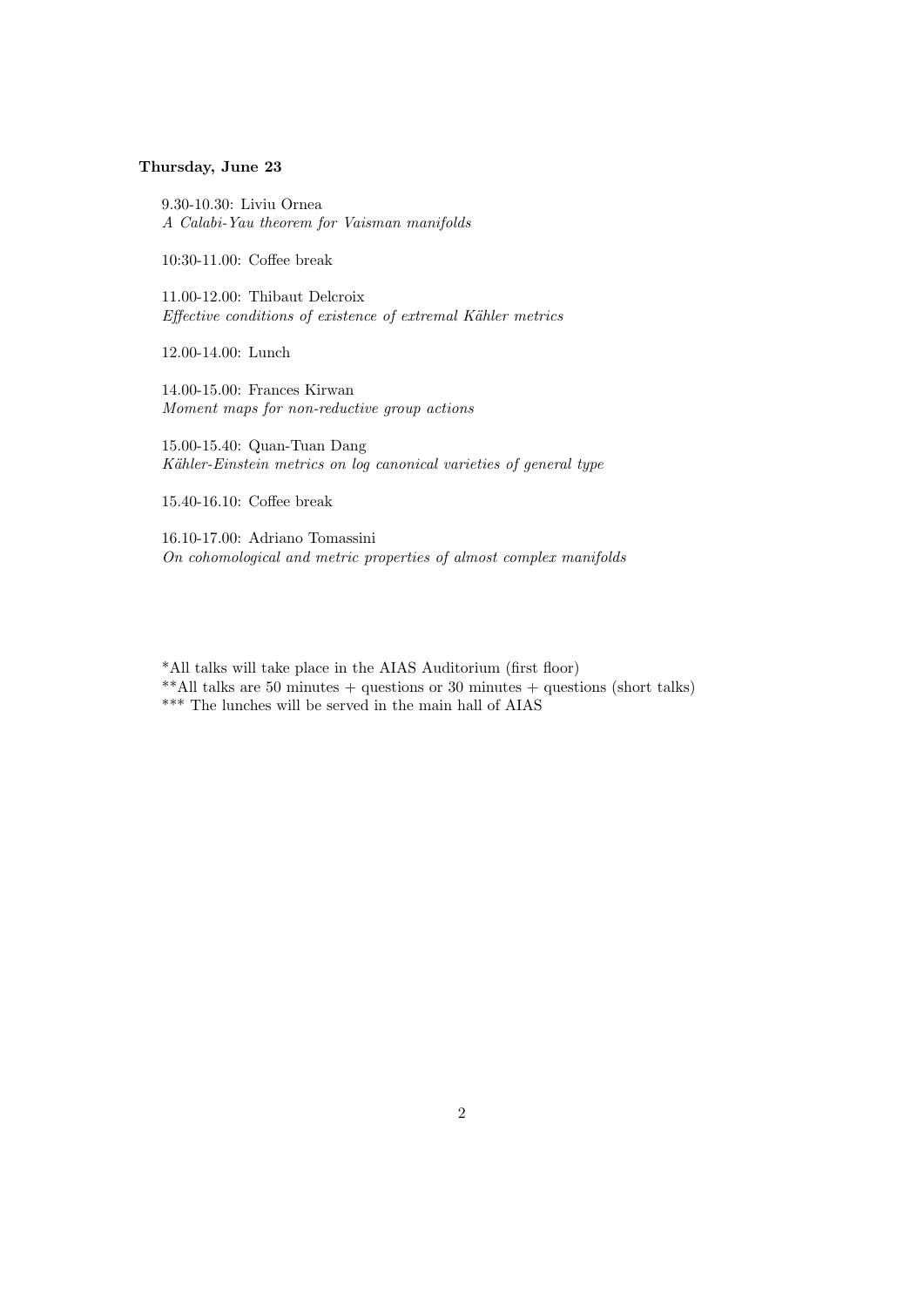### Abstracts

#### Vestislav Apostolov (Nantes)

A Calabi type problem in generalized Kähler geometry

The notion of a generalized Kähler (GK) structure was introduced in the early 2000's by Hitchin and Gualtieri, with the aim of providing a mathematically rigorous framework of certain nonlinear sigma model theories in physics. Since then, the subject developed rapidly and it is now realized, thanks to the work of Hitchin, Goto, Gualtieri, Bischoff and Zabzine, that GK structures are naturally attached to Kähler manifolds endowed with a holomorphic Poisson structure. Inspired by Calabi's program in Kähler geometry, which aims at finding a "canonical" Kähler metric in a fixed deRham class, I will present in this talk an approach towards a "generalized" version of Calabi's problem, passing through an infinite dimensional moment application formalism and using the Bismut-Ricci flow introduced by Streets and Tian. As an application, we give a complete description - conjectured by D. Joyce in 1999- of the GK structures of symplectic type on the torus  $T^{2n}$ .

#### Giuseppe Barbaro (Sapienza)

Second-Chern-Einstein metrics on 4-dimensional almost-Hermitian manifolds

I will present a joint work with Prof. Mehdi Lejmi. We study the second-Chern-Einstein in the almost-Hermitian setting. We focus on 4-dimensional compact almost-Hermitian manifolds, observing that under a natural hypothesis the Riemannian dual of the Lee form is a Killing vector field. We use that observation to describe 4-dimensional compact second-Chern-Einstein locally conformally symplectic manifolds. Finally, we study the second-Chern-Einstein problem on unimodular almost-abelian Lie algebras, giving a classification of those that admit a leftinvariant second-Chern-Einstein metric with a parallel non-zero Lee form.

# Sébastien Boucksom (École Polytechnique)

Non-Archimedean pluripotential theory: a survey

The non-Archimedean version of pluripotential theory takes place on analytic spaces in the sense of Berkovich, which are basically spaces of valuations, and studies psh functions and Monge-Ampère equations thereon. The case of a trivially valued ground field is of special interest, due to its close relationship to K-stability, and can be viewed as a far-reaching generalization of the study of real Monge-Ampère equations for convex functions (which correspond to the toric case). The purpose of this talk is to survey some aspects of this theory, and their implications in the study of K-stability.

#### Quang-Tuan Dang (Orsay)

Kähler-Einstein metrics on log canonical varieties of general type

In this talk we introduce the notion of singular Kähler-Einstein metrics on mildly singular varieties. We prove that solutions of degenerate complex Monge-Ampère equations on compact Kähler manifolds are continuous on a Zariski open set. This allows us to show that singular Kähler-Einstein metrics on log canonical varieties of general type have continuous potentials on the ample locus outside of the non-klt part.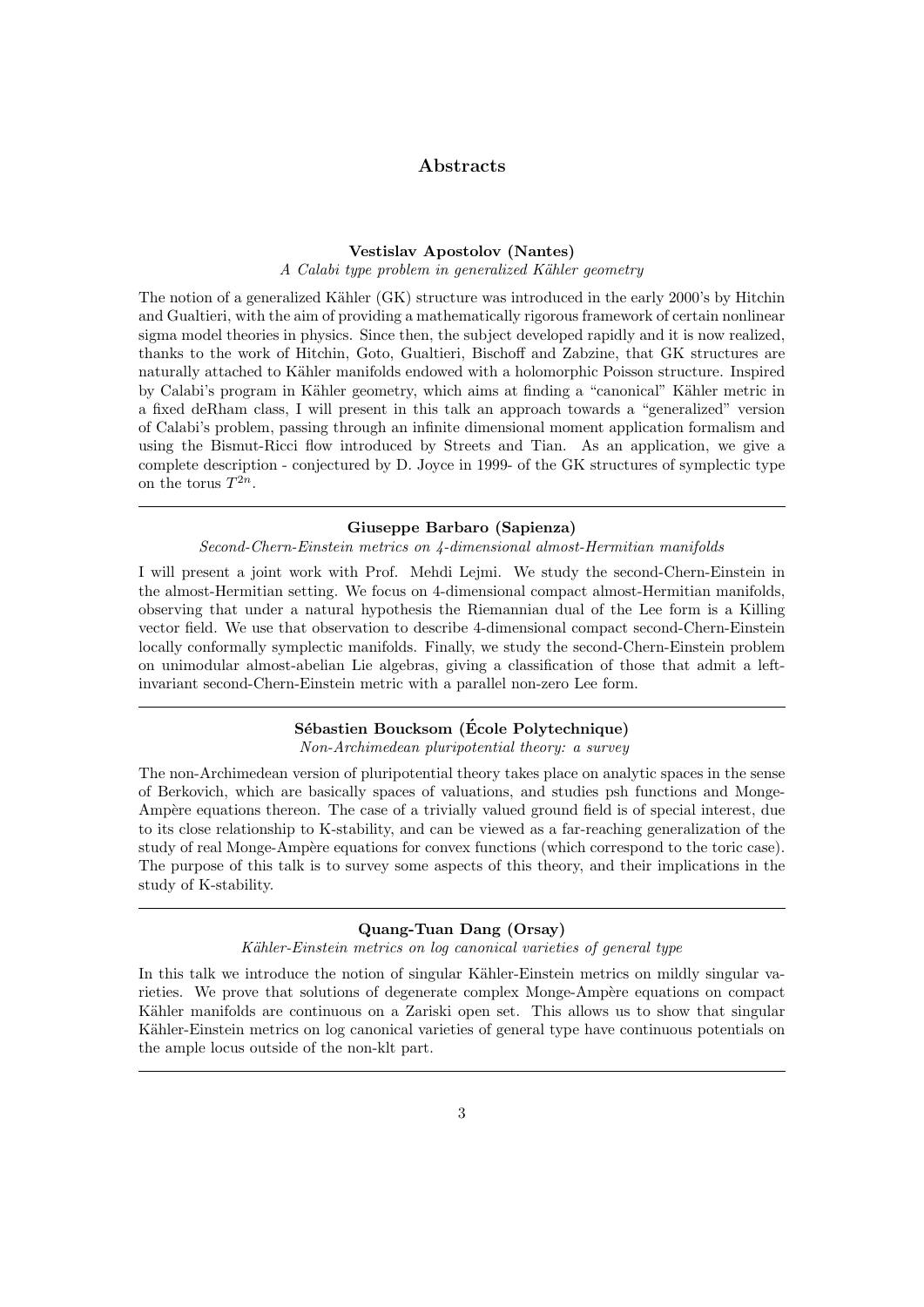#### Thibaut Delcroix (Montpellier)

Effective conditions of existence of extremal Kähler metrics

I will present how elementary methods produce simple to check sufficient conditions for existence of cscK or extremal Kähler metrics, for manifolds where a uniform YTD-type conjecture is known to hold and where K-stability can be read off from combinatorial data on a polytope. Such manifolds include spherical manifolds and semisimple principal toric fibrations. This is partly joint work with Simon Jubert.

#### Ruadha´ı Dervan (Cambridge)

Extremal Kähler metrics on blowups

One of the central goals of complex geometry is to understand the existence of canonical Kähler metrics. Prominent examples are Kähler-Einstein metrics, constant scalar curvature Kähler metrics and extremal metrics. An important early construction of extremal metrics due to Arezzo, Pacard and Singer demonstrated a beautiful link with algebro-geometric stability in a special geometric setting: namely when one blows up a complex manifold admitting an extremal metric. Their work gave a sufficient criterion under which the blowup admits extremal metrics. I will describe sharp results in this direction, using a new approach. This is joint work with Lars Sektnan.

#### Anna Fino (Torino)

#### Special Hermitian metrics and suspensions

In the talk I will report some general results on existence of special Hermitian structures, like balanced, SKT and generalized Kähler, on suspensions. In particular, I will show some recent results on compact solvmanifolds, in collaboration with Fabio Paradiso, and on toric suspensions of hyperK¨ahler manifolds, in collaboration with Gueo Grantcharov and Misha Verbitsky.

# Frances Kirwan (Oxford)

Moment maps for non-reductive group actions

Moment maps have been used since the 1970s to study the geometry and topology of GIT quotients by reductive group actions. The aim of this talk is to describe some joint work with Greg Berczi https://arxiv.org/abs/1909.11495 extending the moment map description of reductive GIT quotients to give an analogous description of GIT quotients by suitable nonreductive group actions.

#### Eveline Legendre (Toulouse)

K-stability and weighted K-stability for Sasaki manifolds and Kähler cones

We will see how to use weighted versions of the classical Kähler functionals to study Sasaki extremal metrics. As an application we improve to K-stability a result of Collins-Szekelyhidi on K-semistability of cscS manifolds. This is a joint work with V. Apostolov and D.J.M. Calderbank.